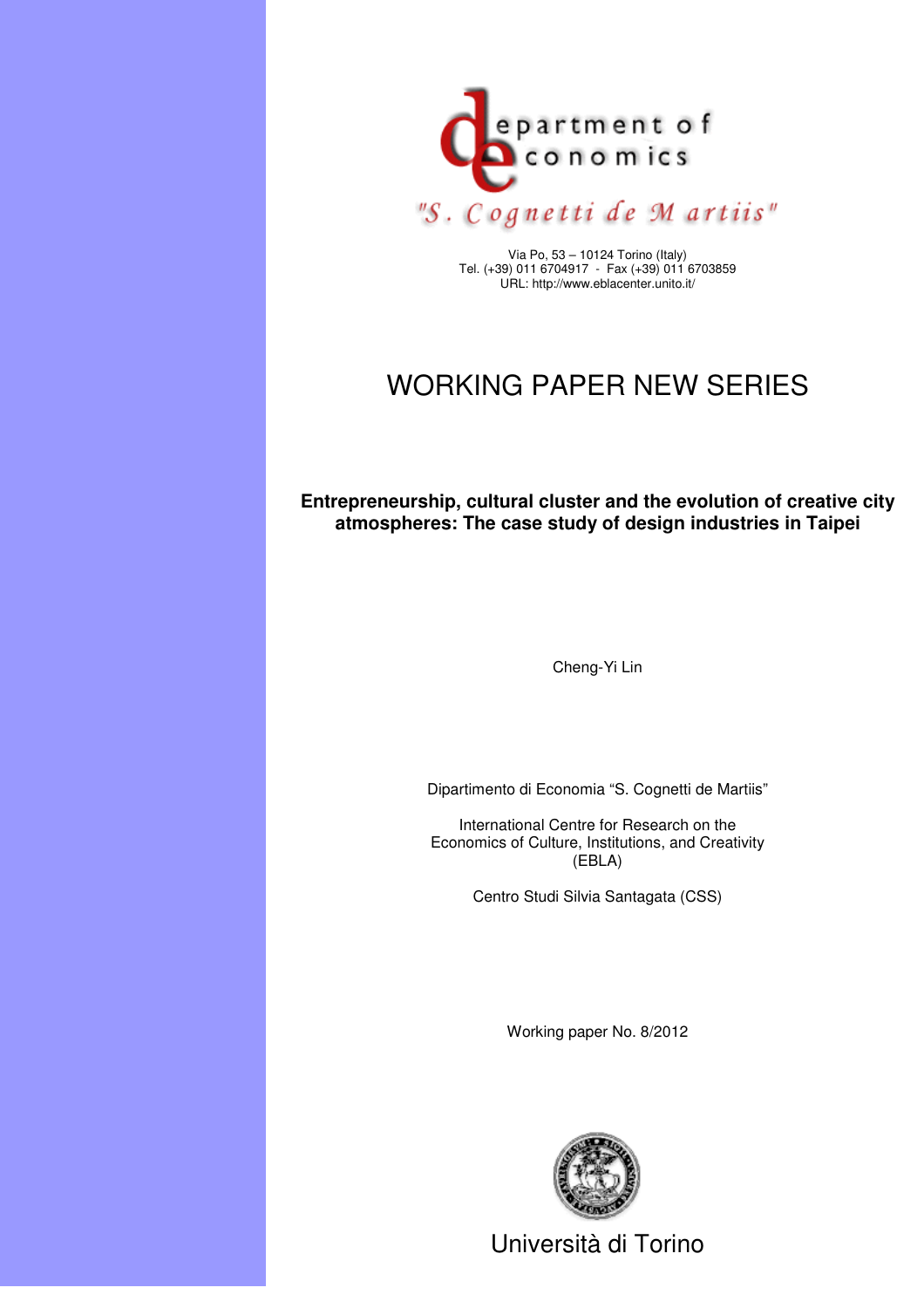Entrepreneurship, cultural cluster and the evolution of creative city atmospheres: The case study of design industries in Taipei

> Dr. Cheng-Yi Lin Assistant professor, Department of Cultural Development, HungKaung University, Taichung, Taiwan(R.O.C.) Email: justlinci@gmail.com

### (A draft version of working paper )

Acknowledgement This paper is funded by National Science Council in Taiwan (R.O.C.).The project number: 100-2410-H-241-006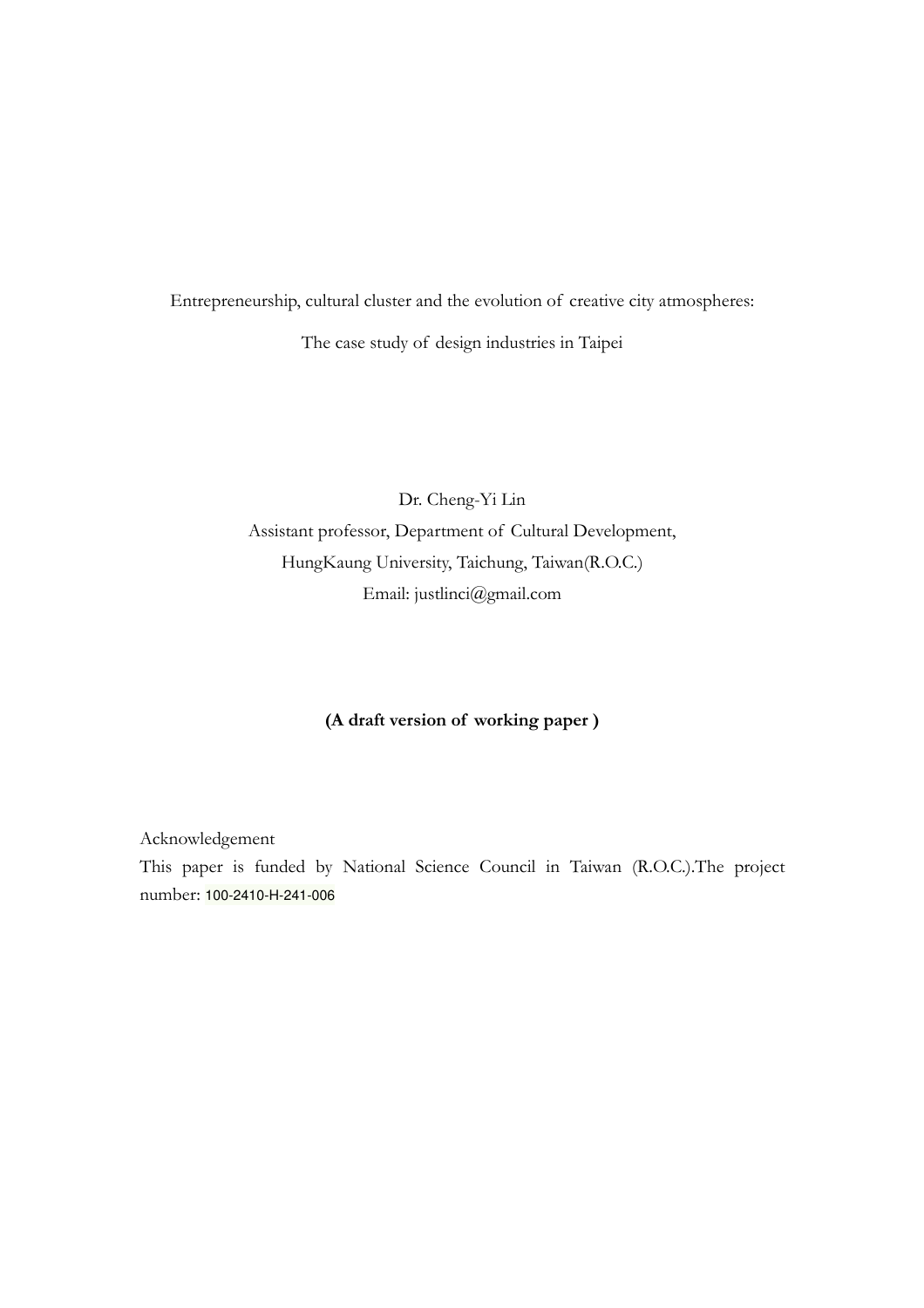#### Abstract

Entrepreneurship is a crucial dynamic not only driving clustering of cultural/creative industries but also fostering the evolution of creative city atmospheres. Existing research of local cultural entrepreneurship have more focused on organizational and management practice of cultural industry in western experience, rather than less concentrated on the socio-spatial dynamics of cultural entrepreneurship as the evolution mechanism of creative city atmospheres in an Asia context. While the clustering of Taipei's creative design industries become a driving force of creative city atmospheres, what is the socio-spatial dynamics of entrepreneurship in a creative cluster? This article contributes exploring the socio-spatial dynamic relationship between entrepreneurship and the evolution of creative city atmospheres by case study of Taipei's design industry system. In order to examine this issue, this article draws on the evolutionary economic geography perspective to explore the market, socio-institutional, and spatial dimensions of creative design industries, which contributed to the emergence of entrepreneurship as key mechanisms driving the evolution of creative city atmospheres. In collusion, this article will explore the concept and socio-spatial nature of cultural entrepreneurship in contemporary Taipei's design economy. Meanwhile, I will argue three dimensions of local cultural entrepreneurship as the evolutionary dynamics of creative city atmospheres. This case study also has some implications on the planning of creative clusters and cultural projects

Keywords: entrepreneurship, evolution, cluster, creative city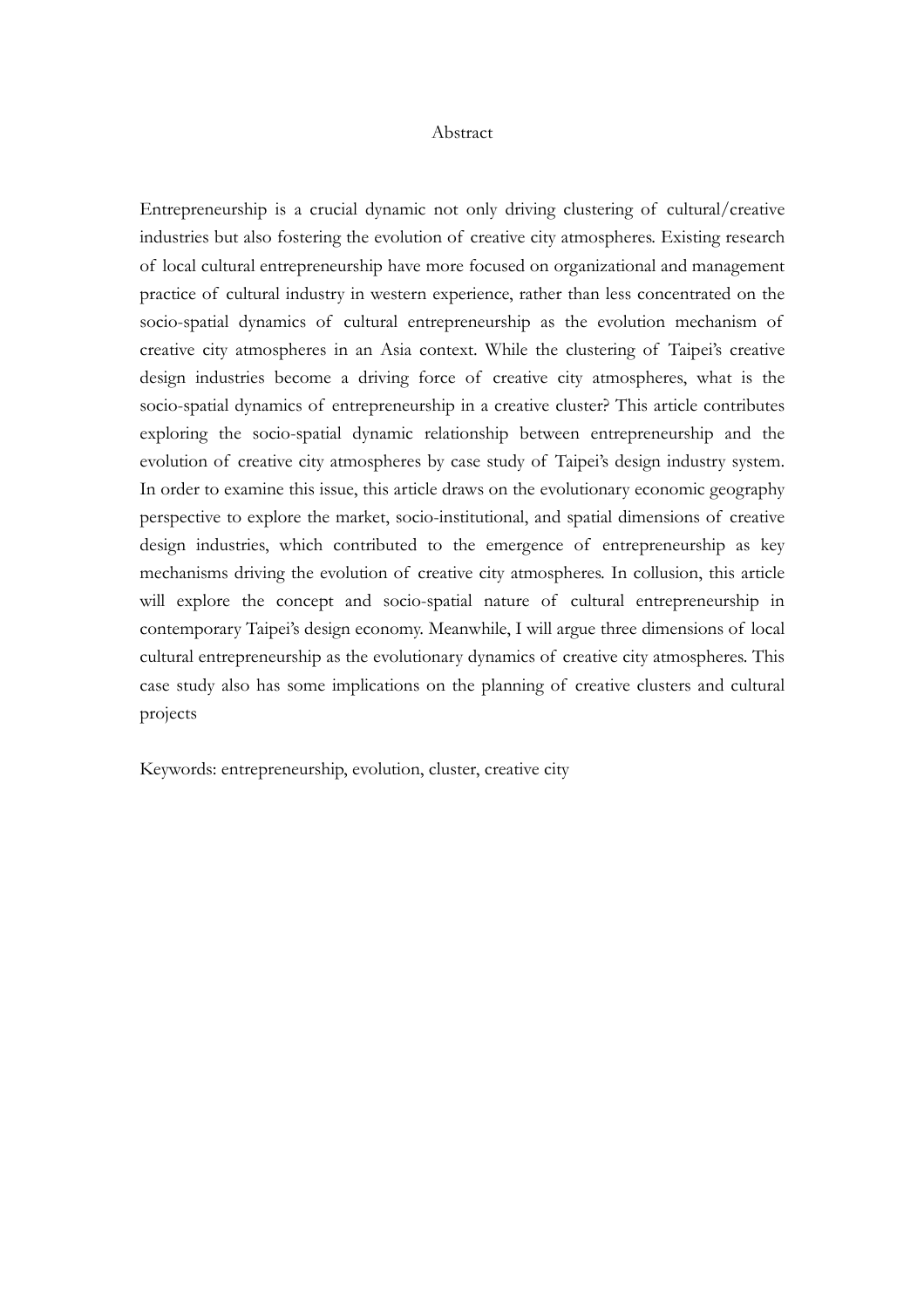### Introduction

Entrepreneurship is a crucial dynamic not only driving clustering of cultural/creative industries but also fostering the evolution of creative city (Scott 2006). Current researchers are given attention to the relationship between spatial agglomeration and design creativity within the Western city context(Reimer, Pinch and Sunley 2008, Leslie and Rantisi 2006), the analysis on the development of design industry in the Asian city context remain less answered.

The case of creative design industry plays as a crucial sector which upgrades the economic development in Taiwan, while Taiwan's cultural industries have increasingly turned toward a new development path of post-industrial economy. The transformation of cultural industries influenced by the rise of global internet piracy then spurred a new growth on new form of cultural and creative entrepreneurship which embedded in Taipei's cultural industry cluster. Meanwhile, Taiwan government have been aware of the potentials of creative design industries and promote a localized creative city atmospheres by launching a national project, Creative Taiwan(Taiwan Executive Yuan 2002), and a city mega project, World Design Expo. The aim of promotion projects obviously attempted to position Taipei as a crucial creative place for production and consumption of creative product in an Asian city context. However, the strategic policy interventions in the promotion of creative city can not be effective to achieve the goal of promoting design industry without understanding the socio-spatial nature of cultural entrepreneurship. It is important to integrate the dynamics and entrepreneurial features of creative design industries into creative city atmospheres. Although many scholars have elaborated on the board research of entrepreneurship in the multi-disciplines(Henry 2007), less attention is given to the regional dimension of cultural entrepreneurship in relation to the clustering of creative design industries as the driving evolution force of creative city.

Taipei is a major location for design service and value-adding activities within the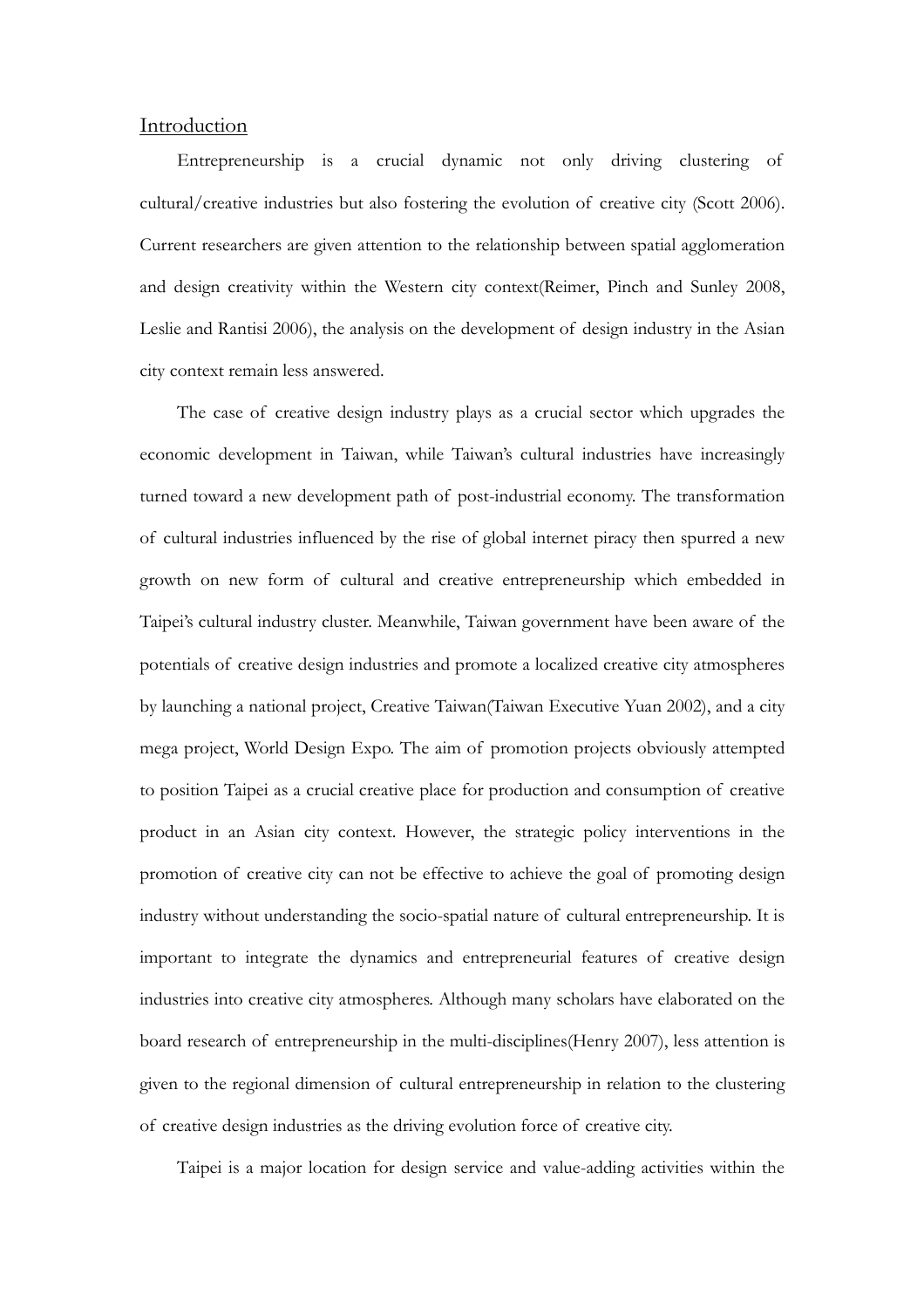Chinese-speaking region. It provides a interesting empirical base to explore what is the relationship between place and creative design industries in a emerging urban design economy. The use of case will further understand how creative entrepreneurship is constituted and sustained as an evolutionary dynamics of creative city atmospheres. The empirical case could generalize empirical contributions to compare other design cities and regions.

The paper is structured in four parts. First, this paper gives a critical review on the socio-spatial dynamics of cultural entrepreneurship. The second section explains the nature of cultural entrepreneurship in the design industry. The third section explains the soci0-spatial dynamics of cultural entrepreneurship of creative design industry in Taipei. Finally, this paper summarizes the conclusion and policy implications.

### The socio-spatial dynamics of cultural entrepreneurship: a critical review

The concept of entrepreneurship, from Schumpeter's (1936) viewpoint, is a new invention process which mobilizes new resource, new production process, and the use of new skills. Although many scholars have elaborated on the entrepreneurship, this concept remains an elusive concept and a board definition without a consensus. Various researchers continually examined different dimensions of entrepreneurship, such as the entrepreneurial motivation, the personal characters of entrepreneur, and behavioral nature of entrepreneurs in terms of micro-level analysis. Recently, the linkage between the entrepreneurship development of cultural industries and creative city atmospheres has gained increasing attention in academic and planning policy field. The creative entrepreneurship is an important linkage between cultural cluster and creative city atmospheres. Therefore, current research examines two approaches on the innovative and entrepreneurship of cultural industries and the development of creative city.

First, urban researchers stressed that the macro-level analysis of spatial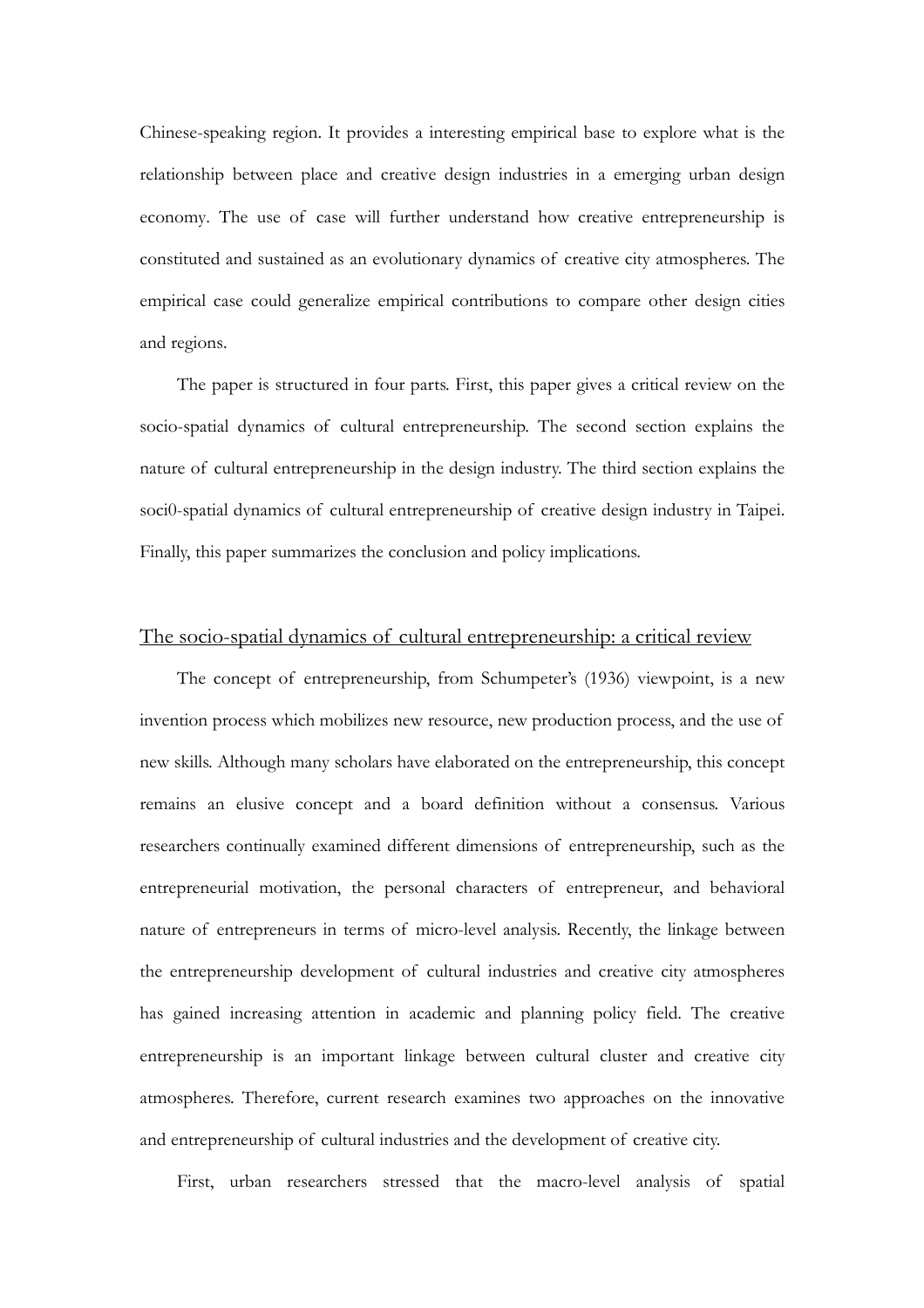agglomeration is a prerequisite of product innovation in the cultural economy (Bassett, Griffiths and Smith 2002, Drake 2003, Scott 1999, Storper and Venables 2004). In this context, urban creative environment then become the key factor of attracting 'creative class' in the global mobile society (Florida 2002). That is because spatial agglomerations of cultural industries not only foster rapid organizational transactions of cultural production but also encourage face-to-face contacts of cultural workers to seek further collaboration which is a necessary condition for creative stimuli (Bathelt 2002, Bassett et al. 2002). In a cultural cluster, local embededness and untraded dependence of cultural industries has constituted a urban creative field (Scott 1999, Scott 2006) and collective 'local buzz' effect that underpin the emergence of innovation energies and creativity in the production innovation (Asheim 1999, Bathelt, Malmberg and Maskell 2004, Storper and Venables 2004, Benner 2003). However, cluster concept, as indicated by Pratt (2004), was based on the rationalist economic logics of individual business preferences rather than on the various specificities of cultural industries. The problem is that it is difficult to give an explanation of why do cultural firms constantly agglomerate in the contain cities by using the existing theoretical concept.

Second, the organizational innovation literatures focus on the micro-level analysis of organizational learning, beyond the urban agglomeration argument, is crucial for cultivating entrepreneurs' competences and generating firm routines, integrating diverse knowledge into creations of cultural production. This experience process of innovative product is a form of entrepreneurship. As some scholars argued the project-based 'creative ecology' was organized by a community network that explain the knowledge creation dynamics across different cities and industrial cluster (Wenger and Snyder 2000, Amin and Cohendet 2004, Coe and Bunnell 2003, Coe and Johns 2004). The transnational innovation of cultural product then is viewed as a complex mobilization process of firm competences and related industrial actors. The role of creative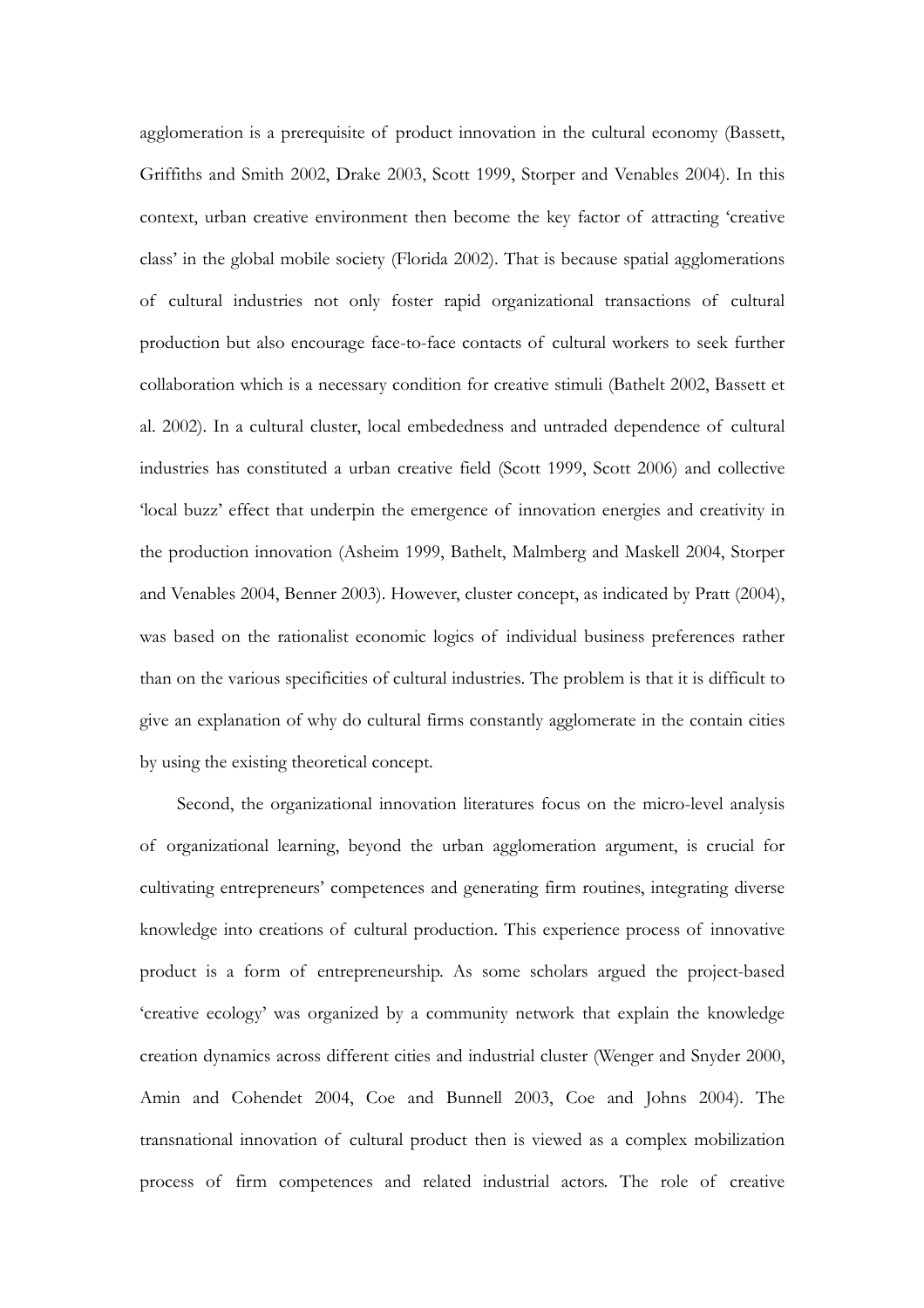entrepreneurship, such as collective behavior of searching novelty and cultivating innovative competence, had induced creative individuals to agglomerate at contain cities as well as fostered evolution of creative city atmospheres (Cole 2007, Bathelt and Graf 2008).

Cultural entrepreneurship is consisted of two socio-spatial organization of cultural industries: spatial cluster and project network. They are simultaneously crucial for the competitive advantage-building and product innovation (Maskell and Lorenzen 2004).As Scott indicates,

Creativity is not something that can be simply imported into the city on the backs of peripatetic computer hackers, skateboarders, gays, and assorted bohemians but must be organically developed through the complex interweaving of relations of production, work, and social life in specific urban contexts.

Beyond the rationalist concept of creativity, this article has developed two arguments to examine the socio-spatial dynamics of cultural entrepreneurship in a cultural industry cluster. First, the cultural industry entrepreneurship is a network mobilization of diverse industrial actors within the internal and external relationship of project-based organization. Second, spatial clustering of cultural industries can shape an entrepreneurship culture that facilitates the evolution of creative city atmospheres.

### Analysis framework: an evolutionary economic geography perspective

The network and cluster are not mutually excluded. Instead, this paper argues an evolutionary perspective to understand the socio-spatial dynamics of cultural entrepreneurship. As Jeffcutt and Pratt indicated.

Creativity requires a context and organization. This is not to suggest creativity is all context. Whilst it is clear that some context and organization settings enable creativity to flourish, the truth must lie in a complex interaction of the two – which we may better think of as a duality rather than dualism. (Jeffcutt and Pratt 2002, p.226)

Obviously, this statement implies an evolutionary thinking of creativity and place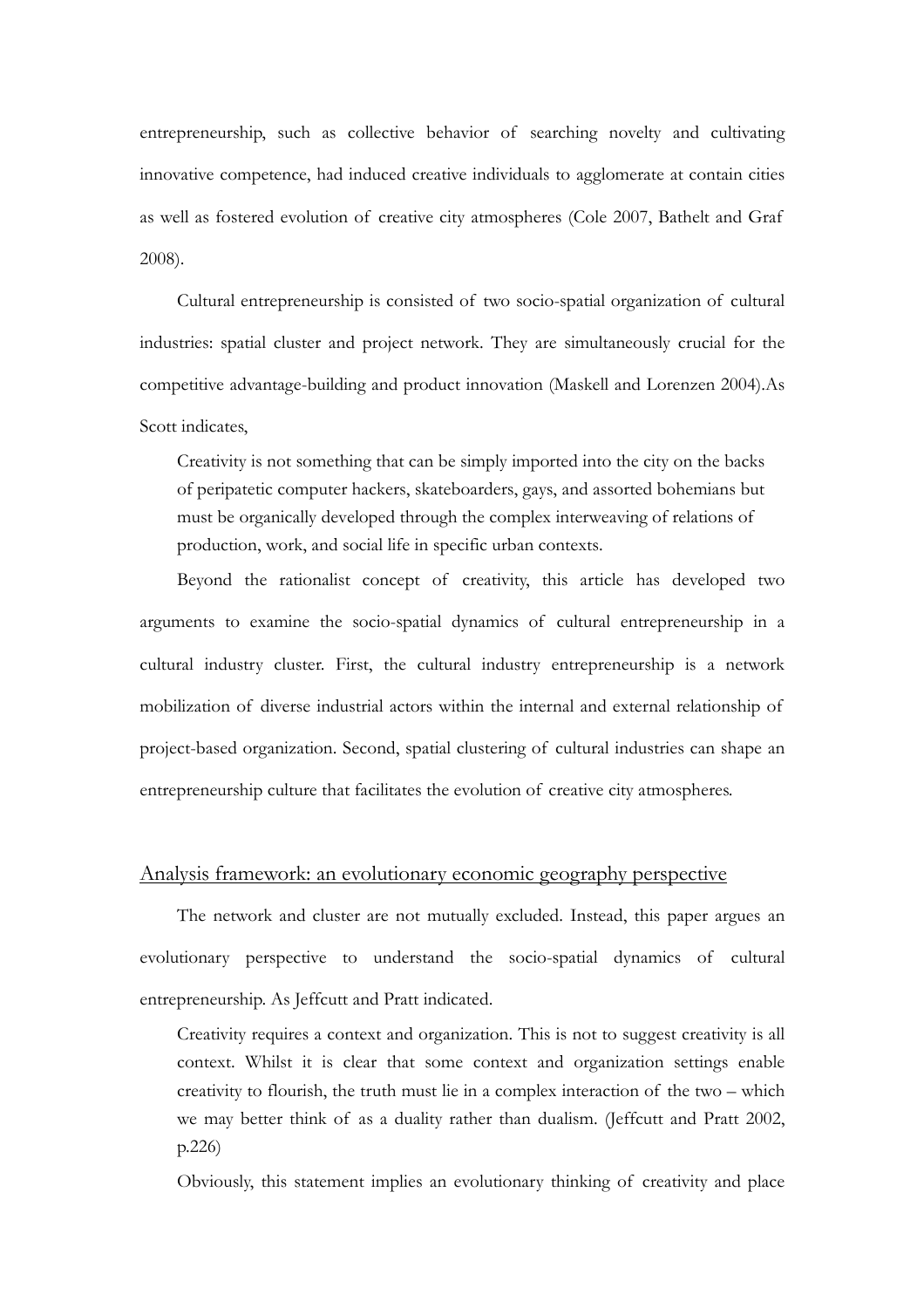context. This article draws on evolutionary economic geography (Martin and Sunley 2006) in order to explore two arguments. Recently EEC has become a crucial approach to explore contemporary economic landscapes and innovation activities. Scholars have used the concepts of selection, variety and retention to explain the innovation and learning process of a creative cluster (Bathelt and Boggs 2003), and the organizational dynamics of innovation networks (Staber 2008). The benefit of evolutionary economic geography is better to explore the nature of cultural entrepreneurship which situated in the spatial context. This paper then draw this perspective to integrate two analysis units, firm's behaviour and environment, into an interactive relationship between industrial cluster and place's atmospheres. Using this framework, I try to identify current limits of conventional wisdom on the debate of entrepreneurship, cultural economy cluster and creative atmospheres. Meanwhile, I draw on EEC to explore three dimensions of cultural entrepreneurship, labeled as economic, socio-institutional, and material dimensions, become a dynamic of evolution of creative city atmosphere.

### The research strategy

Following this analysis framework, I used qualitative methodology to analyze the entrepreneurship of the design production system in Taipei city as well as understanding the driving forces of evolution of creative city atmospheres. This article follows a process-based methodology to explore the socio-spatial dynamics of cultural entrepreneurship and evolutionary forces of creative atmospheres. This research strategy is constituted by two methods. First, tracking actor-network of design industries is the first step to understand the networking and organizational transaction between clients, project teams of design industries and suppliers. The author grounded at Taipei city in order to trace the actor-network of the design ecology and its client relationship. Through this process, the key informants of design industry network was contacted in order to explore what are the evolutionary forces of Taipei creative atmospheres, and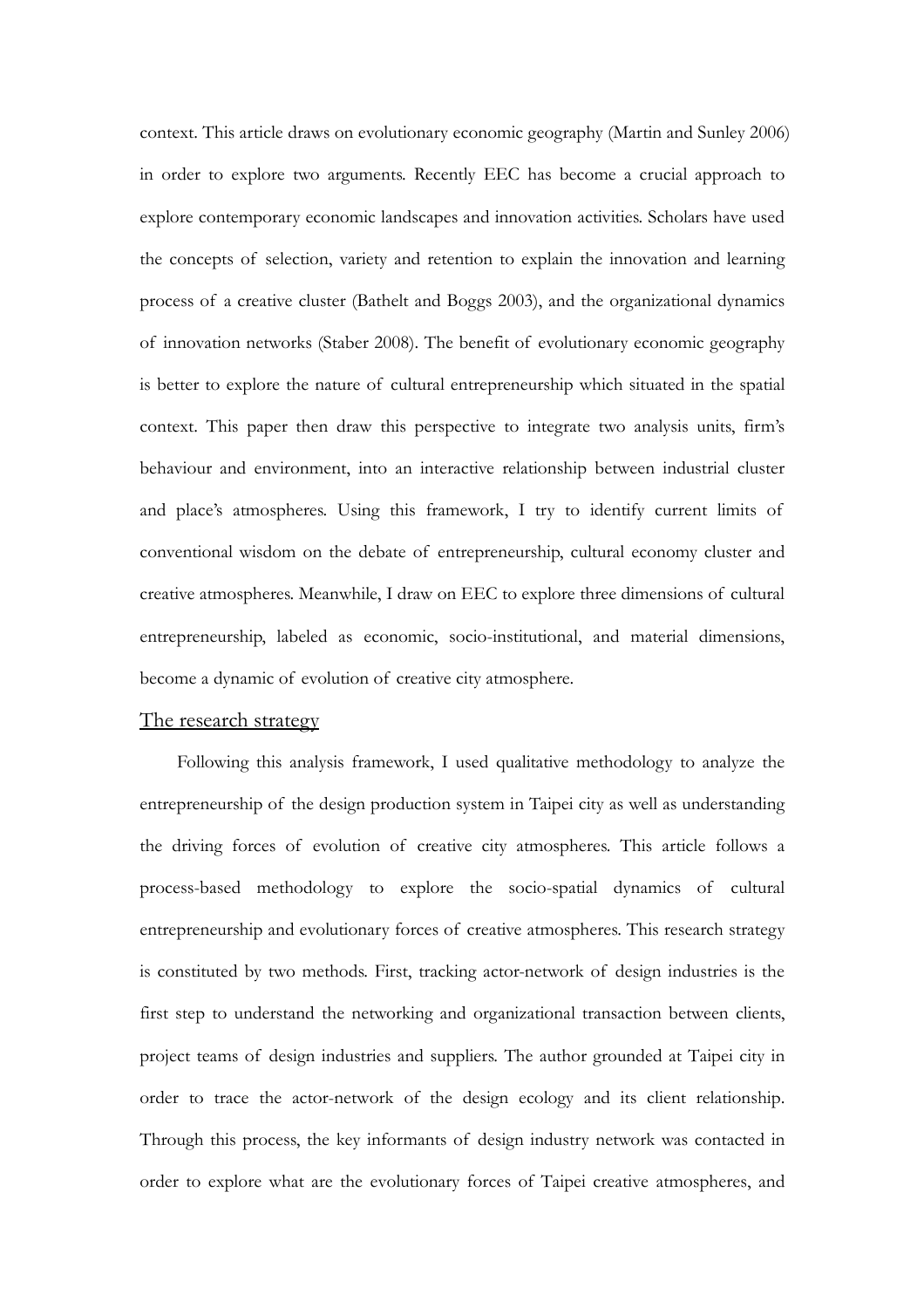what is the socio-spatial dynamics of creative entrepreneurship? Second, the use of grounded theory is the way to conduct interpersonal interviewing as well as to collect the 'in-depth' viewpoint of design industries. The major issue of interview will focus entrepreneurial process and its socio-spatial dynamics of creative entrepreneurship and the evolution of creative city atmospheres.

### The nature and particularities of local cultural entrepreneurship in Taipei's design industries

This article argue that the concept and nature of cultural entrepreneurship is a project-based entrepreneurial action as well as a dynamic process between mobilizing entrepreneurs' creative resources and selecting influences of urban environment. This process of entrepreneurial activities facilitates the emergence of innovation synergies. In this regard, cultural entrepreneurship is not only embedded in a cultural industry cluster but also become a driving force to evolve creative city atmospheres in contemporary urban cultural economy. This article indicated main features of cultural entrepreneurship as following:

- (1)Creative design industries are a non-liners and iterative entrepreneurial governance process due to the need of customization and differentiation.
- (2)Design companies conduct new projects, situated in an oversupply feature of local labor market, followed areputation-based mobilization logic, to enroll creative workers
- (3)Interactive relationship of clients and design companies is important to innovation development of creative design industry. This emergence of cultural entrepreneurship is embedded in localized design ecology in Taipei.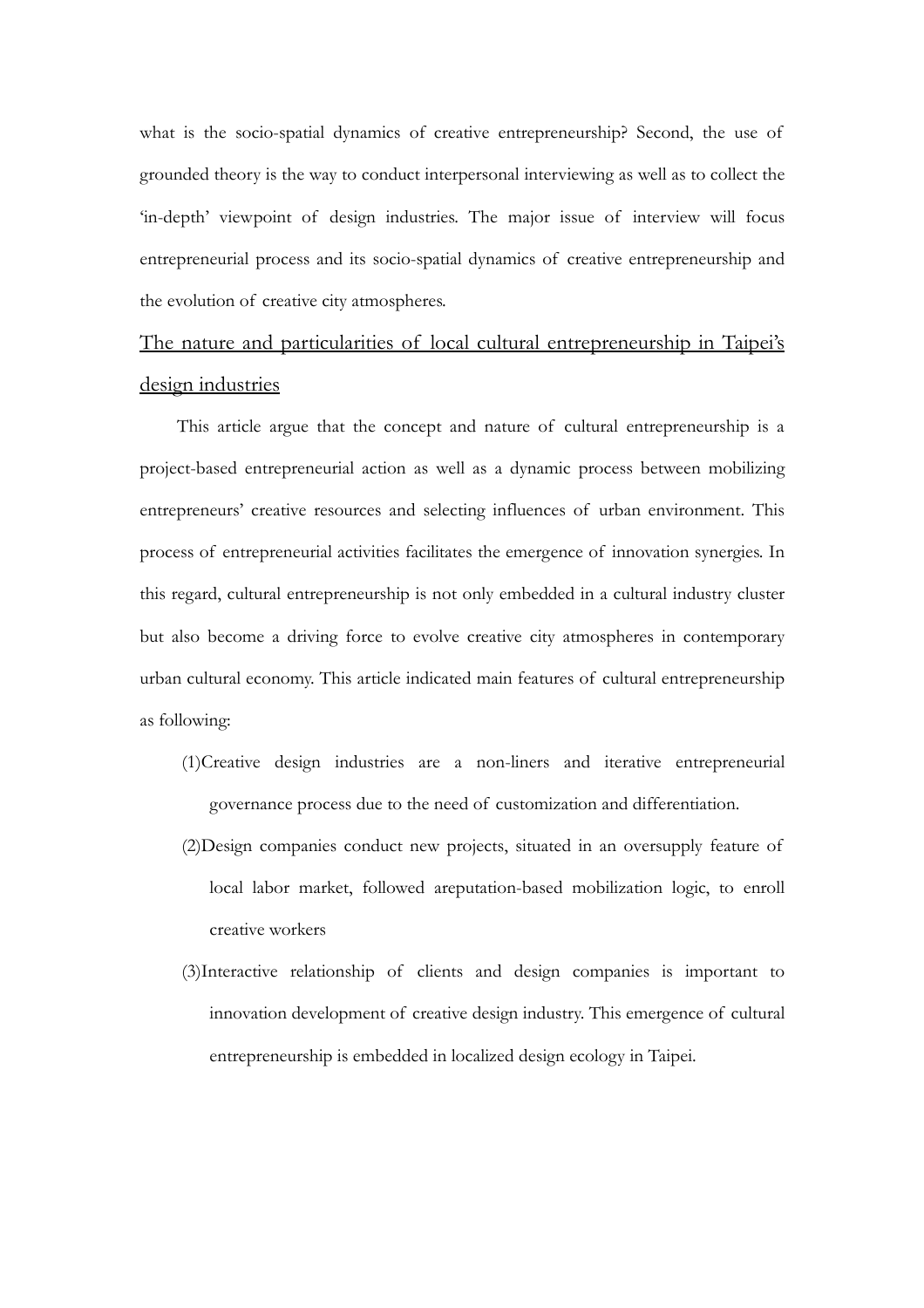## The socio-spatial dynamics of cultural entrepreneurship of local design industry

### 1. Spatial dynamic of cultural entrepreneurship

The value of design industry in Taiwan is NT\$57.5 billions dollar (US\$1.91 billions). Taipei city is the major marketplace of design service and product. Local design companies are all most of SMEs due to the small market scale of Taiwan design. Figure 1 and Table 1 show the major location of creative industries in Taipei urban region. It implies that Taipei as a capital city of Taiwan could attract more cultural economy activities than other cities. This finding is similar to the empirical work of Pratt (1997) and Scott (1997) which emphasized the specialization and clustering of cultural industries in a primary city. However, the spatial proximity of design industries is different from the traditional thinking of industrial cluster which stress on the vertical and horizontal linkages between firms. Instead, local design companies are following a client-oriented and consumer-oriented commercial relationship that resulted in a spatial concentration on Taipei urban region. Local design companies could be benefited from this spatial context. There are two major effects emerged from this spatial context. First, the proximity effects of design industry are to track consumers as well as to discover the potential clients rather than to build collaboration relationships with other designers. Second, the temporary cluster of design companies, such as design events, is more important strategy for the product innovation and creativity stimulation, rather than seek to be located or to be embedded in an intensified linkage of industrial cluster.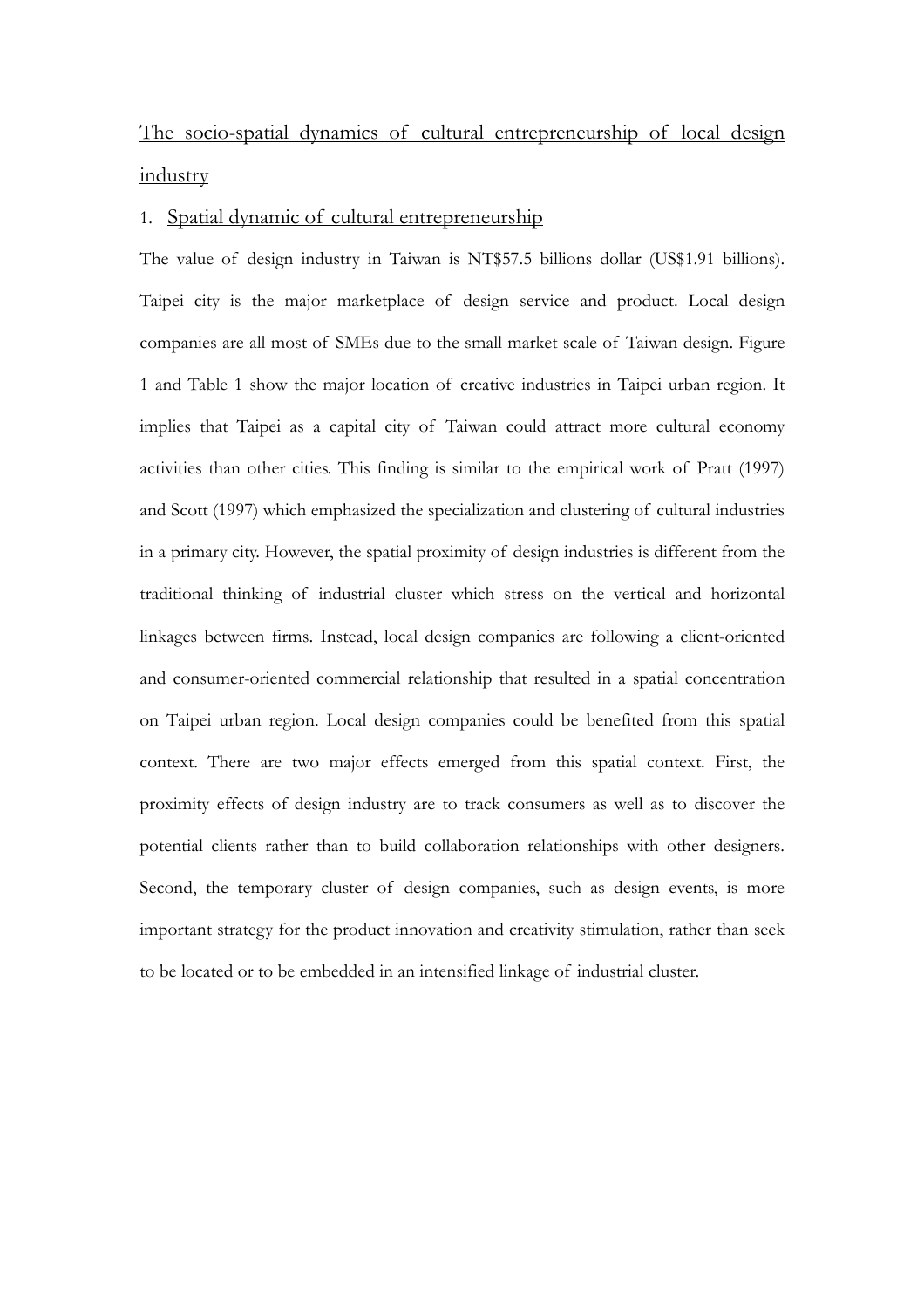

Figure 1 The major location of cultural industries in the Taipei urban region

|             | Total  | Location      |                    |                    |
|-------------|--------|---------------|--------------------|--------------------|
| Advertising | 31,094 | Taipei 17,919 | Taipei County      | Taichung 2,184     |
|             |        | $(57.63\%)$   | 3,319 $(10.67\%)$  | $(7.02\%)$         |
| Firm        | 2,202  | Taipei 1,754  | Taipei County 398  | Kaohsiung47        |
|             |        | $(79.65\%)$   | $(18.07\%)$        | $(2.13\%)$         |
| Media       | 30,925 | Taipei 19,294 | Taipei County      | Kaohsiung 1,902    |
|             |        | $(62.39\%)$   | $2,409$ $(7.79\%)$ | $(6.15\%)$         |
| Performing  | 2,300  | Taipei 1,440  | Kaohsiung 174      | Taipei County 133  |
| Art         |        | $(62.61\%)$   | $(7.57\%)$         | $(5.78\%)$         |
| Design      | 45,694 | Taipei 24,381 | Taichung 4,058     | Taipei County      |
|             |        | $(53.36\%)$   | $(8.88\%)$         | $3,719$ $(8.14\%)$ |
| Publishing  | 35,485 | Taipei 27,667 | Taichung           | Tainan             |
|             |        | $(77.97\%)$   | $3,206(9.03\%)$    | $1,348(3.80\%)$    |
| Muisc       | 4,140  | Taipei 3,444  | Taipei County 495  | Kaohsiung 78       |
|             |        | $(83.19\%)$   | $(11.96\%)$        | $(1.88\%)$         |

Table 1 The Employment distributions of cultural industry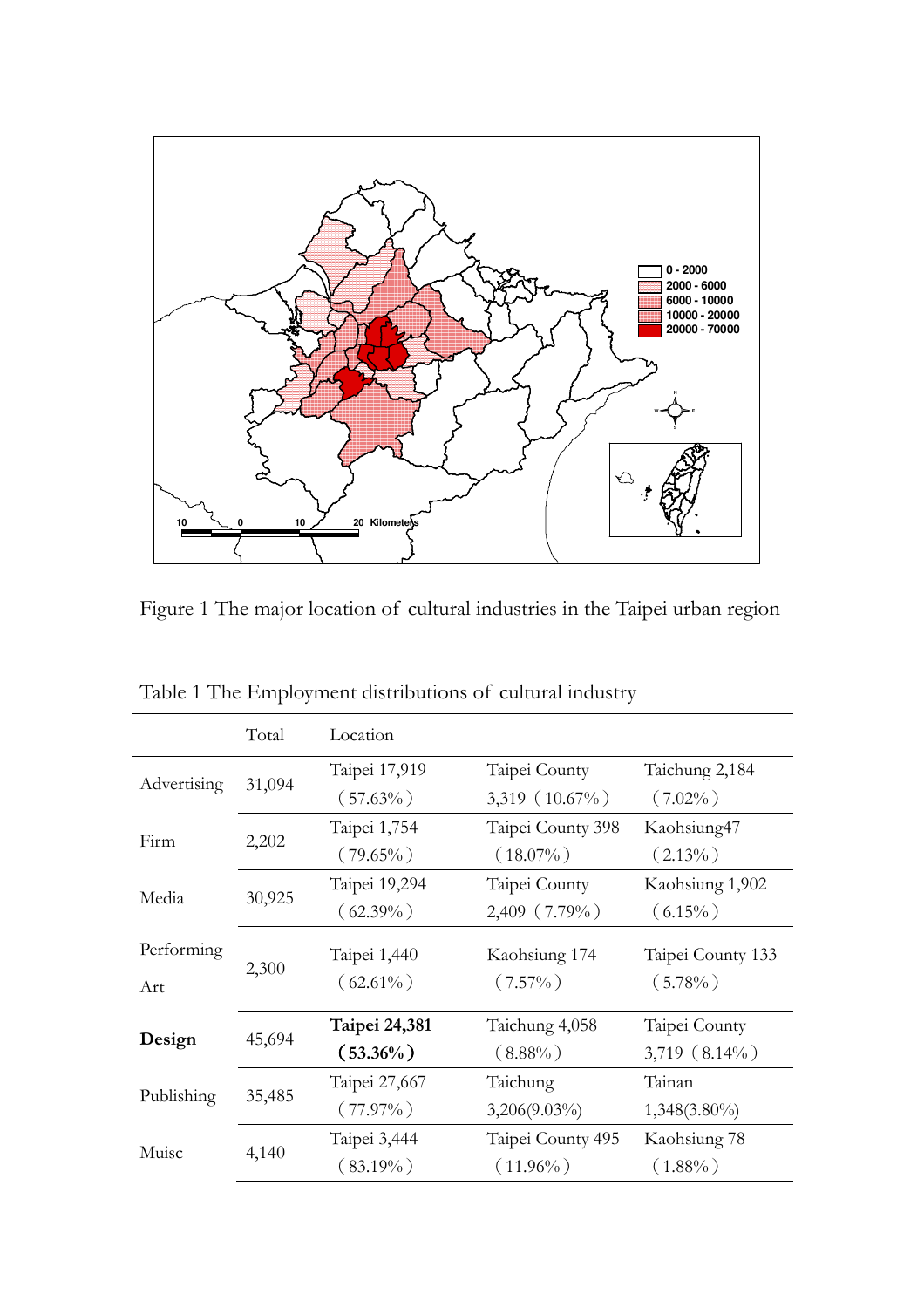| New Media | 50,04 | Taipei 33,831 | Taipei County   | Taichung 3,130 |
|-----------|-------|---------------|-----------------|----------------|
|           |       | $(67.61\%)$   | $4,297$ (8.59%) | $(6.25\%)$     |

### 2.Social dynamic of cultural entrepreneurship

Due to the intangible design service and creativity, the design product and service are a quality-based production process which involved with diverse industrial actors, including designers, clients, distribution and marketing agencies, and intermediators. This qualified process of product is very dynamic rather than static. In order to qualify creative products and service, the role of reputation is a crucial factor to influence the enrollment of a designer into production innovation process as well as to promote their design product. As Christopherson (2002) noted, 'who you know matters equally as much as what you know.' Due to the needs of reputation, local designers and companies are located in Taipei urban region in order to access gatekeeper and to gain professional reputation through participating field configuring events, such designer week, festival, creative marketplace. This social interactions of design community are crucial for maintaining individual career development and position because you have to be good as last work (Blair 2001).

Compared to Western city context, the role of state actively plays as an intermediator to provide subsidies for local design companies to participate international design award. Figure 2 show the growth of Taipei's design industries are increasingly recognized as a crucial design place by international design organization. This figure has two implications. First, centre government adopt an 'inside-out' strategy to extend Taipei's marketplace by promoting their design products in Greater China and encourage export local design service and products by attending Cultural/Creative Industry Expo in Shanghai and Nanjing. Second, centre government adopt a 'outside-in' strategy to promote local entrepreneurship in order to create an image of design capital by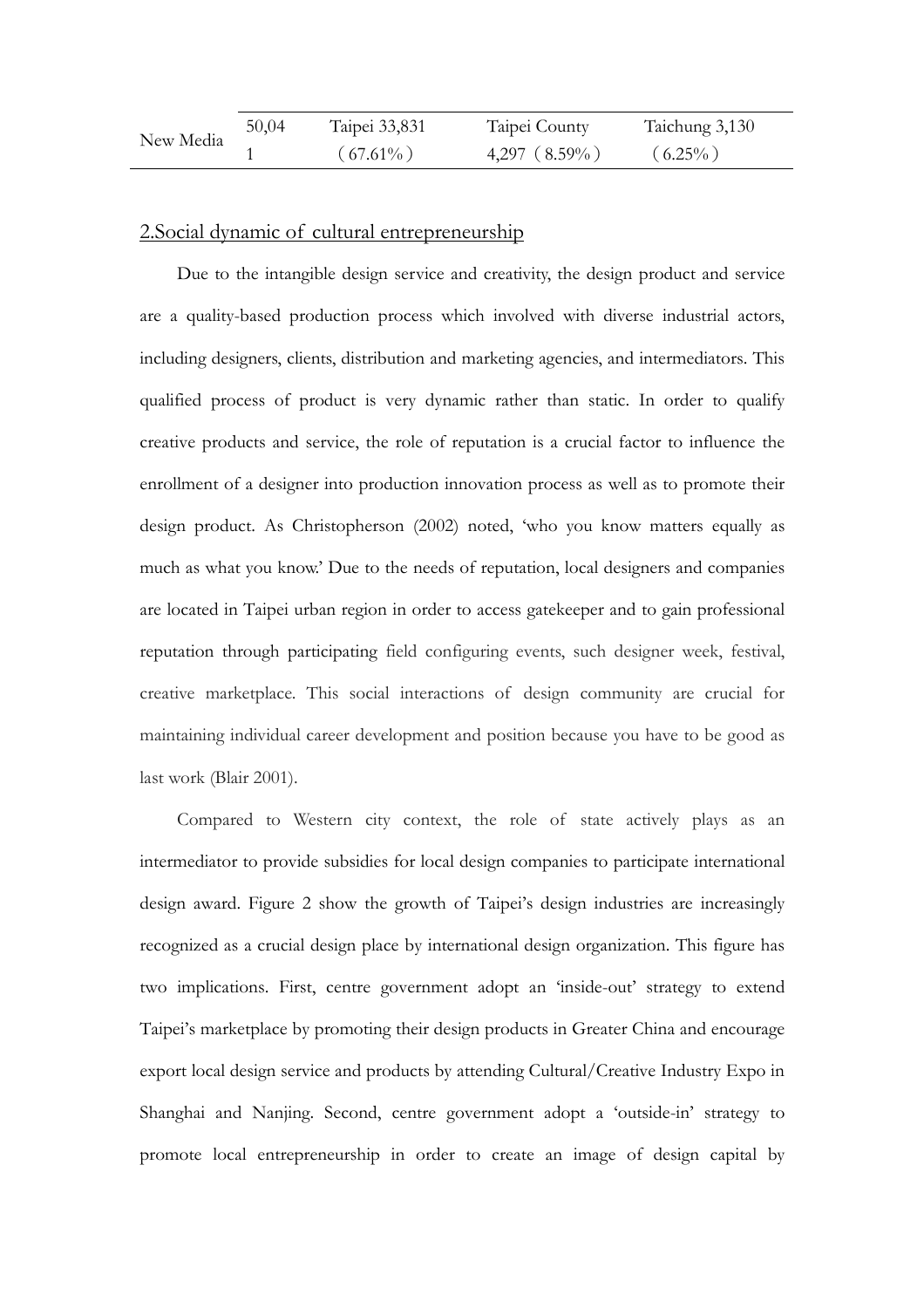increasing opportunities for local design companies to winning the international award. This strategy obviously shows that the Taipei's design industries are the export-oriented sector which much relies on the international visibility in order to gain international client. Compared to self-organization of design companies, the state is much important role to promote the international visibility of design industries.



Source: National Council of Cultural Affairs (2011)

### Conclusions:

The role of creative entrepreneurship becomes the crucial mechanism in the evolution of creative city atmospheres. This paper identifies three dimensions of dynamics in a creative cluster and atmospheres.

### (1) The economic dimension: the role of consumer and client

Identifying the opportunity of niche market is the factor to drive entrepreneurship of creative design industries. Then entrepreneur have to explore the dynamics of market relationship in order to maintain innovation development of design industries in Taipei.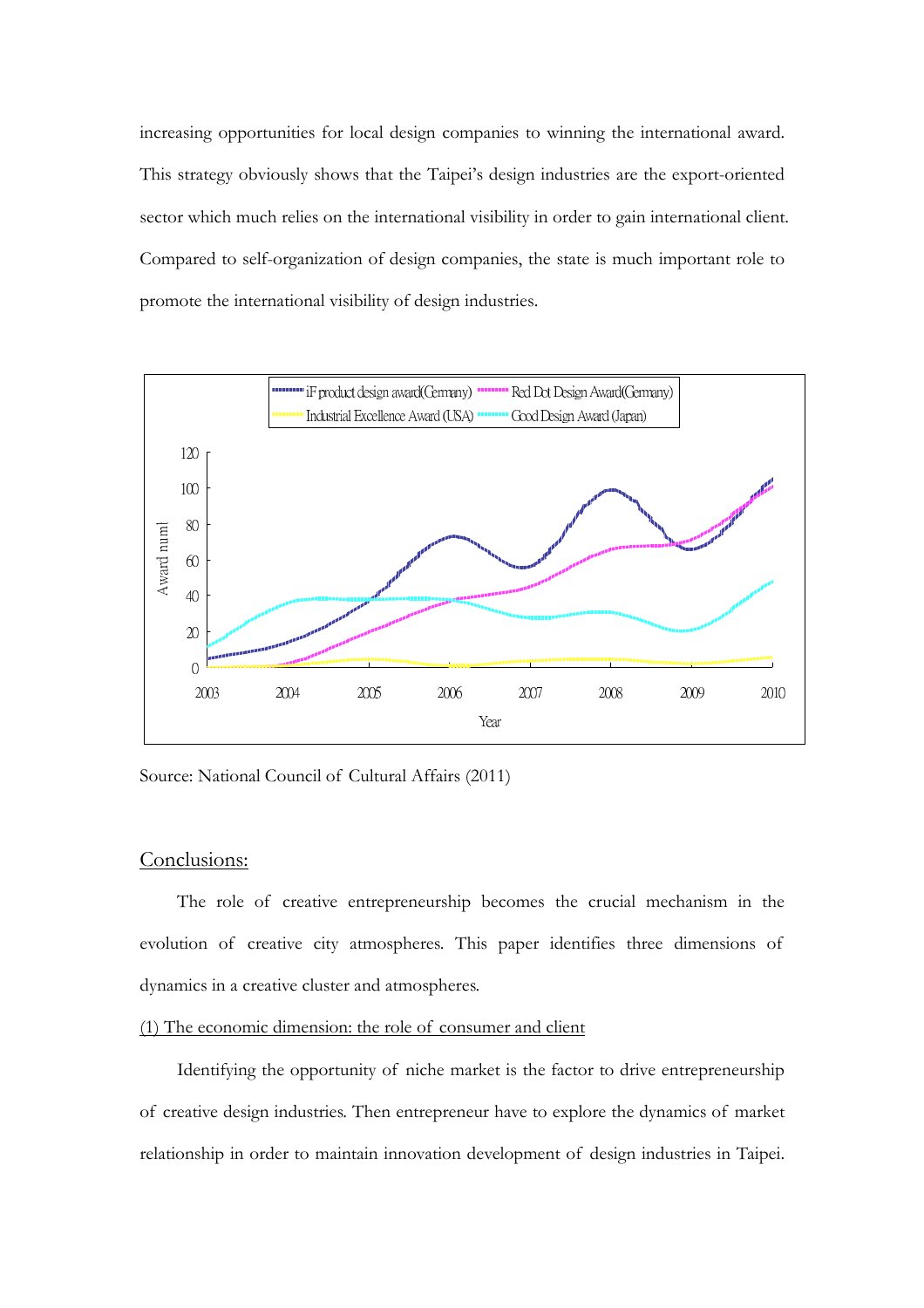Composed to the economic logic of mass production, the decision-making and innovation process of creative design production is a recurring process of qualification and re-qualification by various creative gatekeepers, consumers and industrial actors. This innovation of design industries is an outcome of no-linear and interactive relationship between creative designers and consumers. Especially, the role of product qualities involved with collaborations between design producers and consumers is crucial economic dimension of firms which recognized and experienced by consumers and clients. In this regard, creative designers is not a 'lonely artist,' rather that a creative entrepreneur which integrate consumer's demand into product. As Grabher et al., (2008) also indicated that consumers would be active involved in the innovation process of cultural products through various channels. As one entrepreneur of design companies commented the nature of design industries is to give clients an image of resolution capacity which maintains clients' demand. Meanwhile client's idea is a crucial push to stimulate creativity of design product. Under the emerging quality-based competition, the entrepreneurship of design industries has not only reconfigured the dual relationship between designers and clients, consumers but also recognized the new development model by encourage strategic collaboration between designers and local consumers.

### (2)The social-institutional dimension: reputation and temporary cluster

The social interactions of creative design communities, local governments, and creative industries would generate the institutional-building of art or economic evaluation on artists and related creative workers. These institutions would be able to evaluate the qualities of cultural product but also play as an intermediary role to help connect the artistic creativity with economic exploitation. As Amin and Thrift(2002) argue a concept of 'light institution', like chart show, artistic award, events, conference, is not only crucial for core business development of creative design industries but is advantageous for tracking opportunities,' The events is important for the accumulation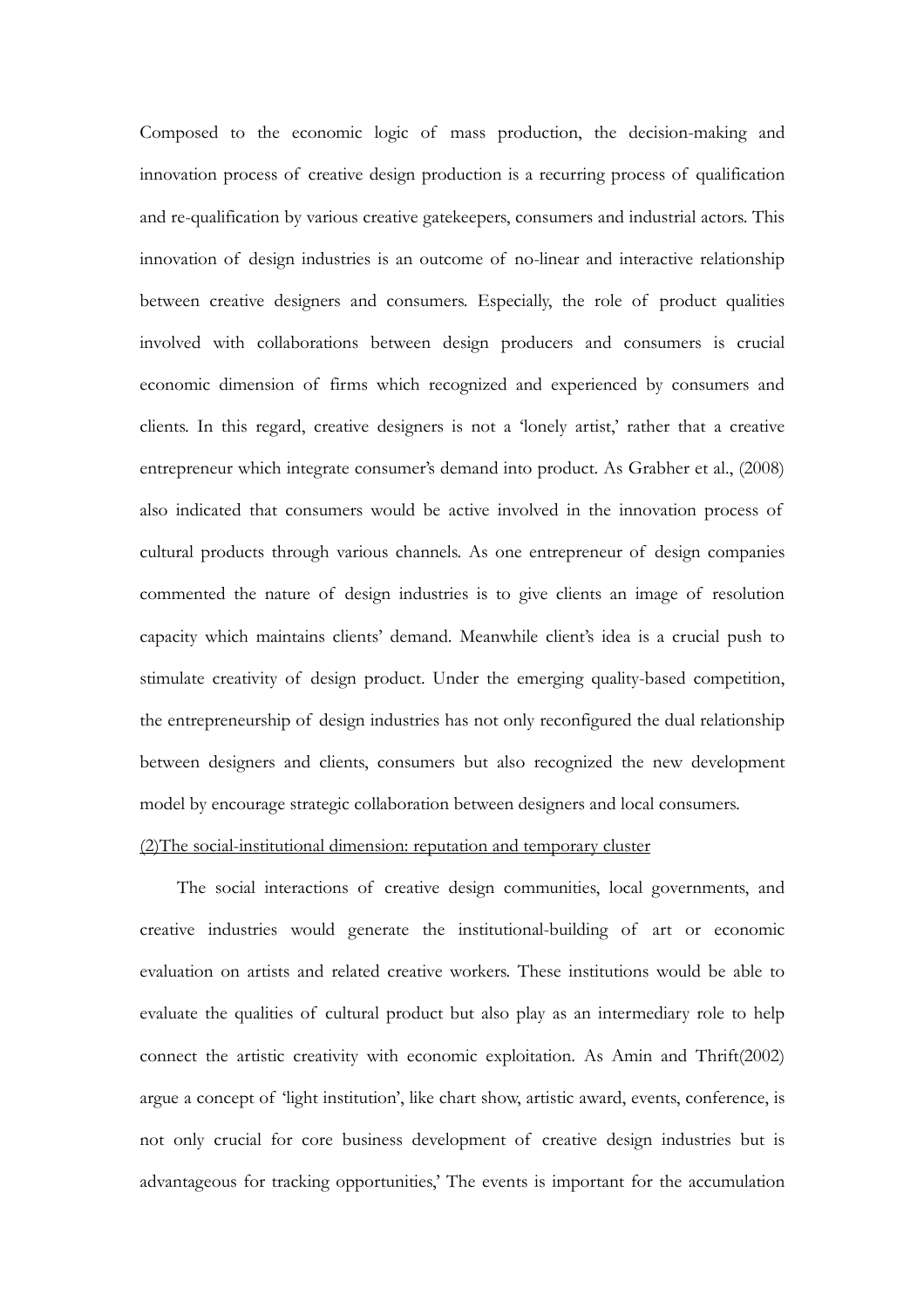of reputation capital in terms of Taipei's design companies. This is because a periodic regional gathering becomes a crucial entrepreneurial site to urge entrepreneurial actions through social interactions of creative designers. The design events also help creative entrepreneurs collect global market information of design product and manage global clients' relationship. This institutional infrastructure therefore is important to support cultural entrepreneurship in Taipei, since it provided a temporary cluster for creative designers with innovation inspiration as well as a help them seek clients abroad and diffuse their reputation.

### (3) The material dimension

The various urban physical spaces also have played a creative intermediary role supported the unintentional interactions and networking of creative designers and related workers. Large cities then are not a simple container of cultural creativity, rather than an active participant in shaping a creative production. Urban landscapes such as street landscape, studio and cultural venues, have become the innovative elements integrated into parts of the innovative and creative source of design industries. This is because creative designers will routinely source local creativity through participating in diverse cultural and creative events in Taipei. Meanwhile The cluster development of design industries will help individual workers to access gatekeepers and manage risks in an unruly process of innovation production Thus city itself has become as an intermediary platforms of creativity where cultural industries are located as well as a spatial ensemble of diversity, tolerant and reflective field which stimulate the emergence of creative synergies.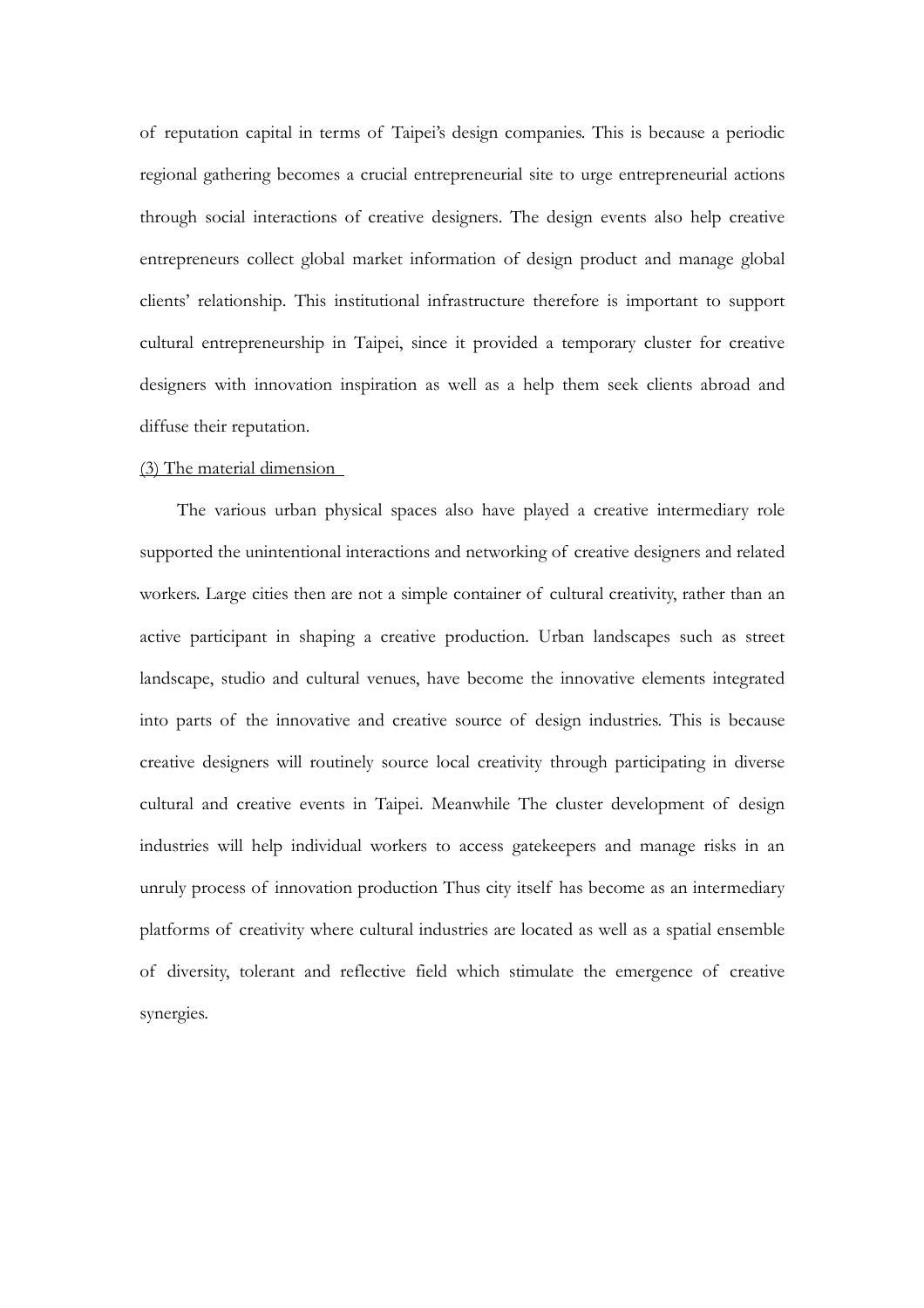Reference

- Amin, A. & P. Cohendet. 2004. *Architectures of Knowledge*. Oxford, UK: Oxford University.
- Asheim, B. T. (1999) Interactive learning and localised knowledge in globalising learning economies. *GeoJournal,* 49**,** 345-352.
- Bassett, K., R. Griffiths & I. Smith (2002) Cultural industries, cultural clusters and the city: the example of natural history firm-making in Bristol. *Geoforum,* 33**,** 165-77.
- Bathelt, H. (2002) The re-emergence of a media industry cluster in Leipzig. *European Planning Studies,* 10**,** 583-611.
- Bathelt, H. & J. Boggs, S (2003) Toward a reconceptualization of regional development paths: is Leipzig's media cluster a continuation of a rupture with the past? *Economic Geography,* 79**,** 265-93.
- Bathelt, H. & A. Graf (2008) Internal and external dynamics of the Munich film and TV industry cluster, and limitations to future growth. *Environment and Planning A,* 40**,** 1944-1965.
- Bathelt, H., A. Malmberg & P. Maskell (2004) Clusters and knowledge: local buzz, global pipelines and the process of knowledge creation. *Progress in Human Geography,* 28**,** 31-56.
- Benner, C. (2003) Learning communities in a learning region: the soft infrastructure of cross-firm learning network in Silicon Valley. *Environment and Planning A,* 35**,** 1809-30.
- Blair, H. (2001) 'You're only as good as your last job': the labour process and labour market in the British film industry. *Work, Employment and Society,* 15**,** 149-169.
- Christopherson, S. (2002) Project work in context: regulatory change and the new geography of media. *Environment and Planning A,* 34**,** 2003-2015.
- Coe, N. & T. Bunnell (2003) 'Spatilalizing' knowledge communities: towards a conceptualization of transnational innovation networks. *Global Networks,* 3**,** 437-456.
- Coe, N. M. & J. Johns. 2004. Beyond production clusters: towards a critical political economy of networks in the film and television industries. In *The cultural industries and the production of culture,* eds. D. Power & A. J. Scott, 188-204. London: Routledge.
- Cole, A. (2007) Distant neighbours: the new geography of animated film production in Europe. *Regional Studies*.
- Drake, G. (2003) 'This place gives me space': place and creativity in the creative industries. *Geoforum,* 34**,** 511-524.